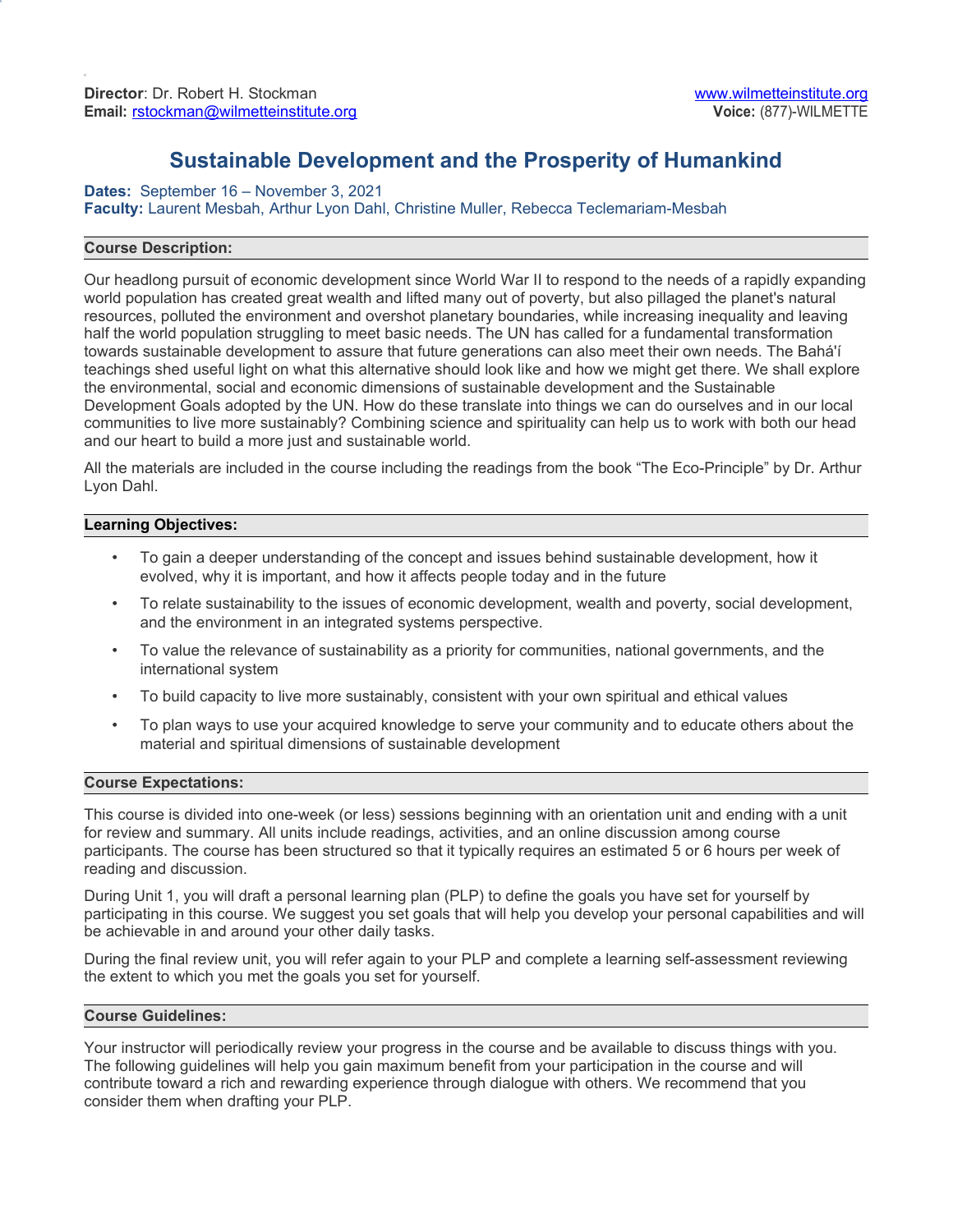2

# *Sustainable Development and the Prosperity of Humankind 2018*

- Complete the readings and activities for each unit. Your postings in the discussion area should make reference to the readings and activities in such a way that your instructor can tell you read the material and engaged in the activities.
- Post at least 2 message replies in the discussion area for each unit/session. Each post should contain substantive comments (i.e., a comment like "oh, that's interesting" is NOT substantive).
- Choose at least 2 different days each session when you will participate in the discussions. We suggest posting at least once within the first few days of the session, with your second post at least two days before the next session begins. By contributing more than one post on different days, you will help the group develop rich ongoing discussions.
- If you post on time (i.e., within the time period of each unit on the course schedule), others will be able to read and respond to your post.
- Keep a course journal to help you track your ideas as you work on your final project.

# **Course Project:**

Your Personal Learning Plan (PLP) helps you focus on what you want to learn in the course and on what course project you might be interested in creating. The final project is not a course requirement. You will have an opportunity to share your final project with course participants.

The following is a short list of possible ideas for final projects. Learners may propose other ideas as well:

- Submit a research/reflection paper (about 10-20 pages including references) on a course-related topic.
- Create an artistic project related to the course with a written explanation about it.
- Alternative final project formats can be discussed with course instructor.

## **Certificate of Completion:**

In order to be eligible to receive a *Certificate of Completion*, you must participate in a majority of the discussions, as well as complete a majority of available unit activities and the end-of-course learning self- assessment. Your first discussion posts within each unit should address the discussion topic and demonstrate understanding of the course/unit concepts. Additional postings should provide substantive comments to other participants that are thoughtful, relevant, and help to extend the discussion.

You will receive a certificate of completion from the Wilmette Institute within three months after course expectations are met.

## **Preparatory Tasks:**

- **1.** Watch the Director's Welcome Video, read about the Technology Requirements of the course, the Technical Assistance we can provide, and our ability to Accommodate Disabilities.
- **2.** Update your personal profile (see instructions in section 4 of the Course Software Tutorial).
- **3.** Tour the course website to get better acquainted with the elements of a course:
	- a. Open and glance through a few of the Unit pages, including the readings and discussion forum.
	- b. Look at the items in the sidebars (columns), especially Local Study Groups and Resources.
	- c. Take a look at the other elements on the course site, especially the instructions in the Reflection and Application Unit, as this will influence your Personal Learning Plan.
- **4.** Read through the Frequently Asked Questions about our Moodle course management system.

## **Course Schedule:**

## **Unit 1 Introduction Sept. 16 – 19, 2021**

In this unit, you will review the unit topics and dates, learn how to use Moodle (our course management system), set up your user profile, begin developing a personal learning plan, and learn how to post and reply in the discussion forums.

The brief unit consists of a Wilmette Institute web talk on "The Transition to Sustainability" with Arthur Lyon Dahl Ph.D., author and faculty of this course, and by generating visions of an ideal world where sustainability is an integral part.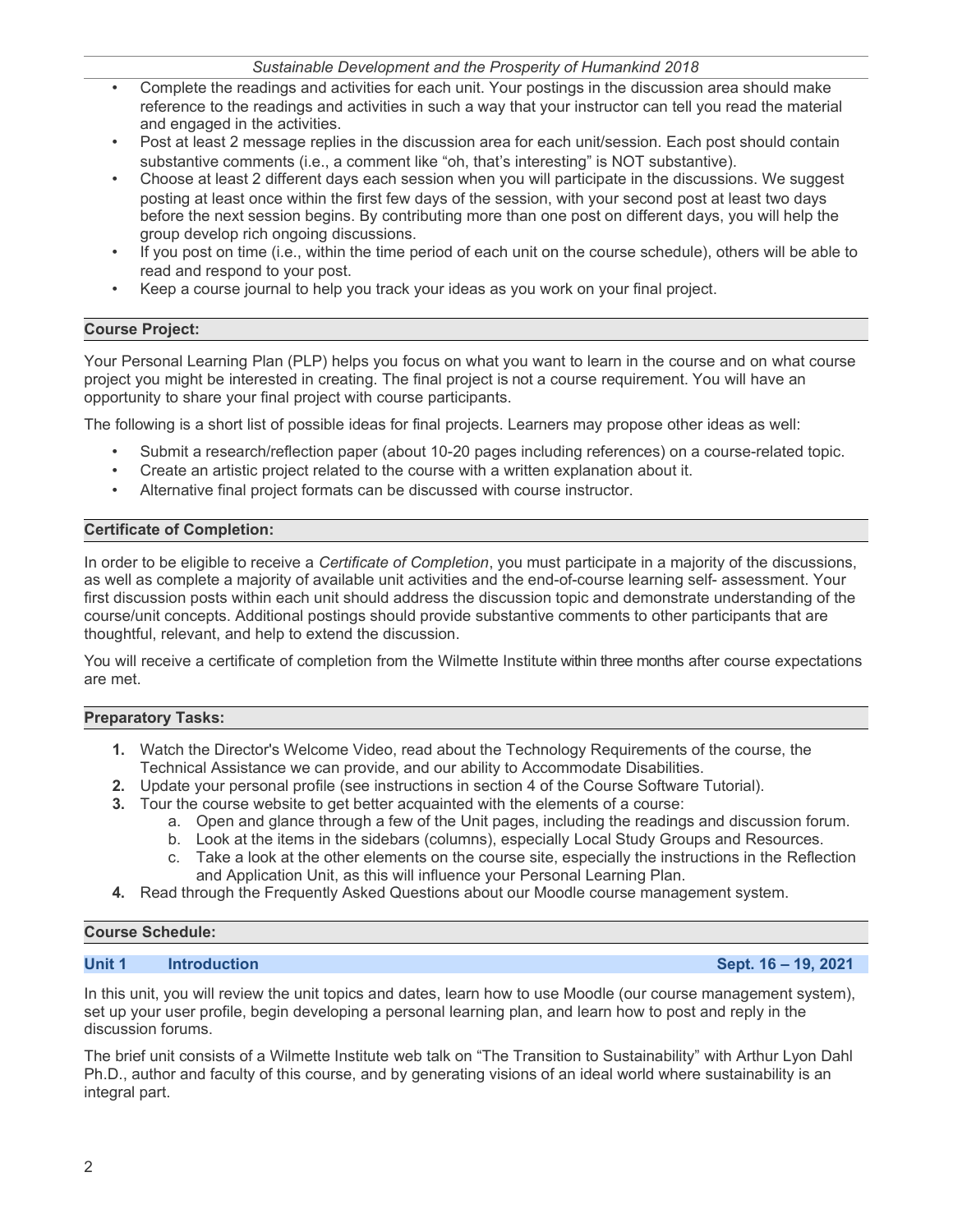## **Unit 2** The Concept of Sustainable Development Sept. 20 – 26, 2021

Sustainability means to maintain the productivity and wealth of our society into the distant future. Yet no past civilization has done this successfully; all reached environmental or social limits and collapsed. Now, with the rapid evolution of science and technology, humanity has for the first time run up against planetary limits, and we have little time left to change course before catastrophic events from climate change and famine to mass migrations and wanton corruption, and the resulting political instability, become unbearable.

Unit 2 provides an introduction to sustainable development, including how the concept has evolved over the last half century through various United Nations Conferences since 1972. Starting from a concern for environmental issues, it has expanded into a general challenge to human society to live with justice and equity within planetary boundaries. The unit introduces the 2030 Agenda and its 17 Sustainable Development Goals (SDGs), discusses a general approach to thinking sustainably, and reviews the spiritual principles and practices of sustainability that can be applied on the community level.

## **Unit 3 The Environmental Challenge & Bahá'í Approaches Sept. 27 – Oct. 3, 2021**

This planet is our home, and we have to learn to live within its environmental limits. At smaller geographic scales we have usually been able to escape our environmental mismanagement by moving to new frontiers, exporting our pollution or importing additional resources, but at the planetary level that is no longer possible. Science has now defined nine planetary boundaries that we should not exceed if we want to sustain the life-supporting systems of our planet, and we have already gone beyond four of them: climate change, genetic diversity, biogeochemical cycles and land conversion.

For environmental sustainability, we have to reduce our impact to return within these external boundaries, just as social sustainability requires that we rise above the inner boundaries of unacceptable poverty and injustice. We have to understand how the planetary system works and the operating principles of the biosphere in what is called a systems-ecology approach. We also need to learn to relate the global and local scales, and understand how to turn global thinking into local action.

In Unit 3, you will learn about planetary boundaries and the environmental limits for development at global, regional, national, and local scales. A reading and a video by the United Nations Environment Programme about the state of the world environment is followed by a summary of the many environmental factors that can be considered at the community level. The unit ends with a discourse on climate change and the study of quotations from the Baha'i Writings relating to the unit's topic.

### **Unit 4 Economic Development & Sustainability: Poverty & Wealth Oct. 4 – 10, 2021**

When people think of development, they first think of economic development, which is one of the three dimensions of sustainable development. Yet, while the world has become wealthier, the extremes of wealth and poverty have also increased, a trend that is itself unsustainable. It is difficult for the well-off to imagine the reality of extreme poverty although it is present all around us. In the West, it is the experience of the homeless, the refugees, the elderly and the marginalized. In the rest of the world, poverty is a common experience. For the one third of humanity who suffer its consequences and are increasingly aware of how unjust their situation is, acceptance of the present system is intolerable.

Development is usually equated with economic growth, as measured by an increase in GDP (gross domestic product), and the term "sustainable development" is often considered a contradiction in terms, since endless material growth is contrary to sustainability. In fact, some in wealthy countries advocate "degrowth", since their over-consumption is leading to the rape of the planet and leaves no resources for the poor to have some legitimate growth to meet their basic needs. "Sustainability" is now often preferred to "sustainable development" for this reason.

The unit begins with a video illustrating the ever-widening gap of wealth and poverty. Then you will read a chapter from Arthur Dahl's book "The Eco-Principle" which provides a critique of the Western economic system and its development failures. Another highlight of the unit is the reading "The Prosperity of Humankind", written by the Baha'i International Community, which discusses both economic and social principles and redefines the goals of development and the concept of prosperity based on spiritual and ethical principles,